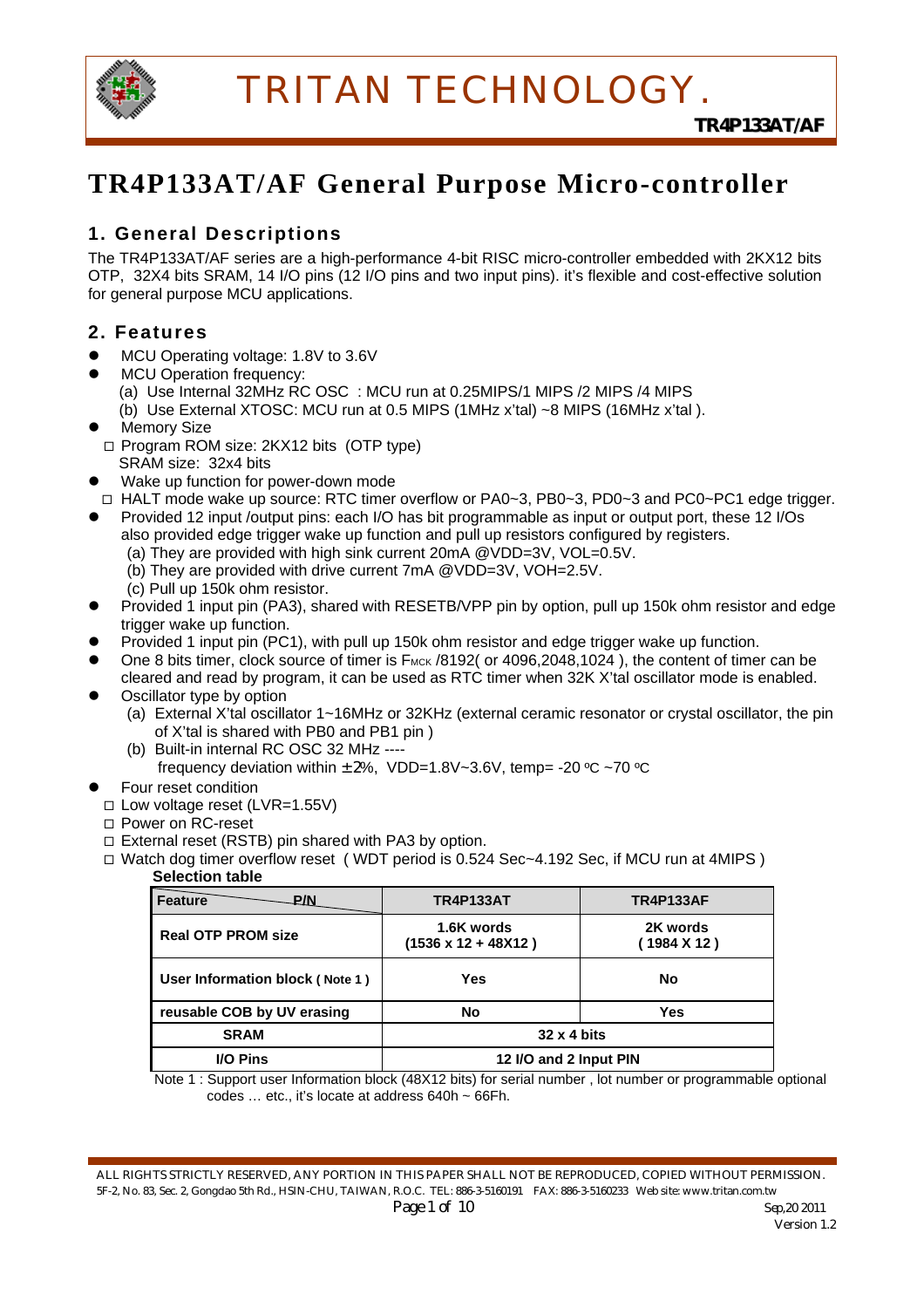

#### **Package SOP14/SOP16 /SOP8**



### **.Pads Information**

| <b>PAD Name</b>                  | <b>Type</b> | <b>State</b><br>After<br><b>Reset</b> | <b>Description</b>                                                                                                                                                                                                                                                                                     |
|----------------------------------|-------------|---------------------------------------|--------------------------------------------------------------------------------------------------------------------------------------------------------------------------------------------------------------------------------------------------------------------------------------------------------|
| <b>Reset/Power Input</b>         |             |                                       |                                                                                                                                                                                                                                                                                                        |
| VDD                              | P           | High                                  | Power input pin.                                                                                                                                                                                                                                                                                       |
| <b>VSS</b>                       | P           | Low                                   | Ground input pin.                                                                                                                                                                                                                                                                                      |
| General I/O ports                |             |                                       |                                                                                                                                                                                                                                                                                                        |
| PA0~PA2                          | I/O         | <b>XXXX</b>                           | PA0~PA2 are programmable bi-direction pin.<br>Pull up resistor 150k ohm.<br>It's provided level changed wake up function.                                                                                                                                                                              |
| PA3/VPP<br>(RSTB)                | ı           | X                                     | PA3 is a shared pin with external reset RSTB pin by option.<br>Pull up resistor 150k ohm.<br>PA3 is also as VPP pin, no option is needed.<br>It's provided level changed wake up function.                                                                                                             |
| PB0/XOUT<br>/OSCADJ              | 1/O         | $\mathsf{X}$                          | PB0 is a programmable bi-direction pin.<br>Pull up resistor 150k ohm.<br>PB0 is shared with XOUT/OSCADJ by option.<br>It's provided level changed wake up function.<br>PB1/XIN and PB0/XOUT connected to external X'tal (1~16MHz or<br>32KHz)<br>PB0/OSCADJ pin is the frequency adjust pin of HRCOSC. |
| PB1/XIN                          | 1/O         | $\mathsf{X}$                          | PB1 is a programmable bi-direction pin.<br>Pull up resistor 150k ohm.<br>PB1 is shared with XIN pin by option.<br>It's provided level changed wake up function.                                                                                                                                        |
| PB2~PB3                          | I/O         | <b>XX</b>                             | PB2, PB3 is a programmable bi-direction pin.<br>Pull up resistor 150k ohm.<br>It's provided level changed wake up function.                                                                                                                                                                            |
| PC <sub>0</sub>                  | I/O         | X                                     | PC0 is a programmable bi-direction pin.<br>Pull up resistor 150k ohm.<br>It's provided level changed wake up function.                                                                                                                                                                                 |
| PC <sub>1</sub>                  | I           | $\overline{X}$                        | PC1 is an input pin with pull up resistor 150k ohm and level changed<br>wake up function.                                                                                                                                                                                                              |
| PD <sub>0</sub> -PD <sub>3</sub> | I/O         | <b>XXXX</b>                           | PD0 ~ PD3 are a programmable Input /Output port.<br>Pull up resistor 150k ohm.<br>It's provided level changed wake up function.                                                                                                                                                                        |

ALL RIGHTS STRICTLY RESERVED, ANY PORTION IN THIS PAPER SHALL NOT BE REPRODUCED, COPIED WITHOUT PERMISSION. 5F-2, No. 83, Sec. 2, Gongdao 5th Rd., HSIN-CHU, TAIWAN, R.O.C. TEL: 886-3-5160191 FAX: 886-3-5160233 Web site: www.tritan.com.tw *Page 2 of 10 Sep,20 2011*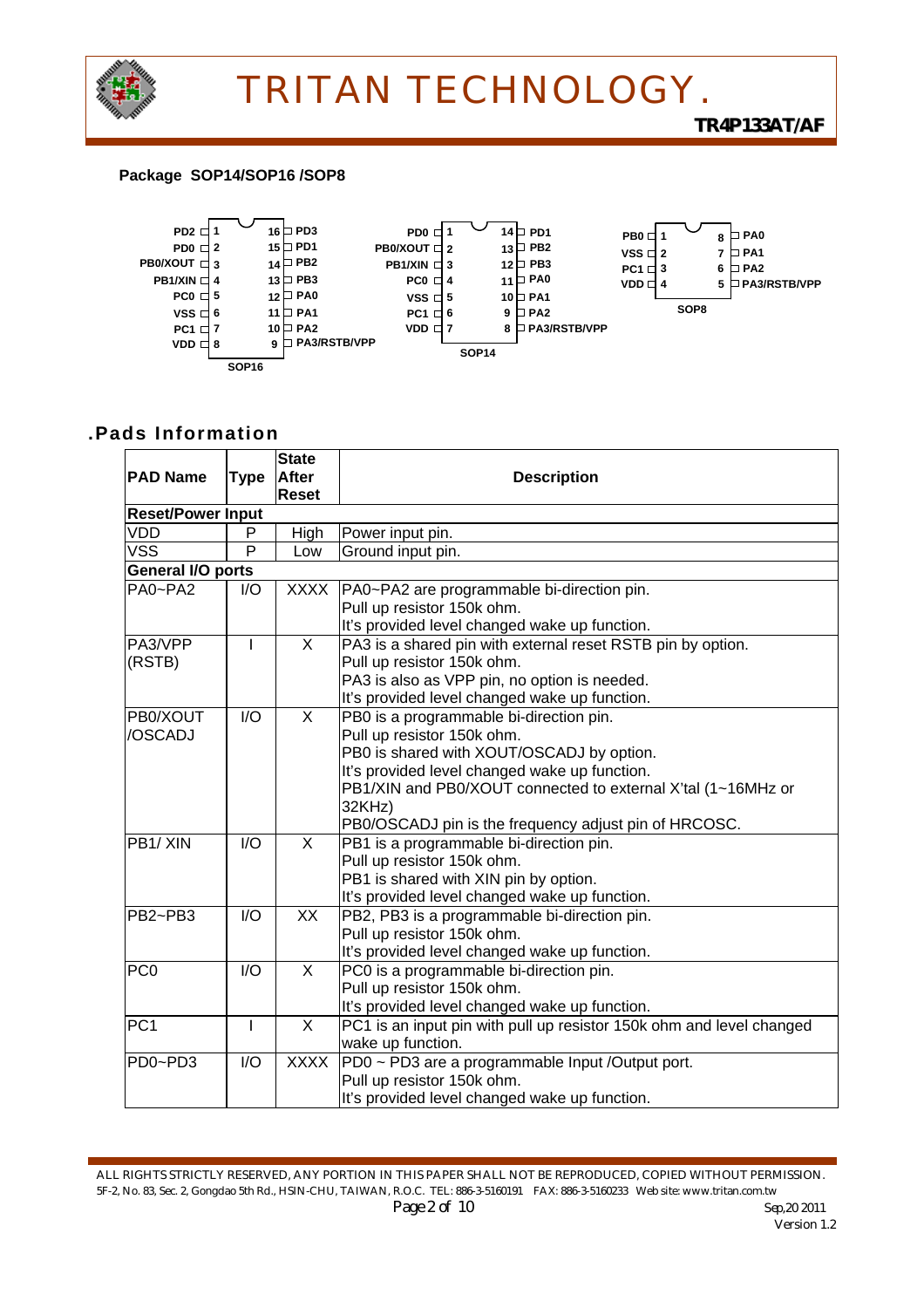

### *TR4P133AT/AF*

### **Block Diagram**



### **4. ELECTRICAL CHARACTERISTICS**

### **4.1 Absolute Maximum Ratings**

#### **ABSOLUTE MAXIMUM RATINGS**

| <b>PARAMETER</b>             | <b>SYSMBOL</b> | <b>RATING</b>       | <b>UNIT</b> |
|------------------------------|----------------|---------------------|-------------|
| DC Supply Voltage            | V+             | < 7.0               |             |
| Input Voltage Range          | Vın            | $-0.5$ to $VDD+0.5$ |             |
| <b>Operating Temperature</b> | IА             | $-40$ to 85         | °C          |
| Storage Temperature          | l sto          | $-50$ to 150        | °€          |

## **4.2 DC/AC Characteristics**

### **DC CHARACTERISTICS ( TA = 25**℃**, VDD = 3V, unless otherwise noted )**

| <b>PARAMETER</b>            | <b>SYMBOL</b><br><b>TEST CONDITIONS</b> |                                         |                | <b>UNIT</b> |               |        |
|-----------------------------|-----------------------------------------|-----------------------------------------|----------------|-------------|---------------|--------|
|                             |                                         |                                         | <b>Min</b>     | <b>Typ</b>  | <b>Max</b>    |        |
| Operating voltage           | V <sub>DD</sub>                         |                                         | 1.8            |             | 3.6           | V      |
| <b>Operating Current</b>    | I <sub>OP1</sub>                        | 3V, MCU run at 4 MIPS                   |                | 1.7         |               | mA     |
| <b>Standby Current 1</b>    | ISTBY1                                  | MCU stop, WDT off                       | $\blacksquare$ | 0.1         |               | uA     |
| <b>Standby Current 2</b>    | ISTBY2                                  | MCU stop, WDT off,<br>32K x'tal OSC, on |                | 1.7         | 3             | uA     |
| Input High Level            | V <sub>IH</sub>                         | All I/O port                            | $0.8^*V_{DD}$  |             |               | V      |
| Input Low Level             | V <sub>IL</sub>                         | All I/O port                            |                |             | $0.2^*V_{DD}$ | $\vee$ |
| <b>Input Resistor</b>       | $R_{up}$                                | Pull up 150K ohm                        |                | 150         |               | K ohm  |
| <b>Output Drive Current</b> | Iон                                     | $VDD=3V$ , $V_{OH}=2.5V$                |                | -7          |               | mA     |
| Output Sink Current         | I <sub>OL1</sub>                        | $VDD=3V$ , $V_{\Omega} = 0.5V$          |                | 20          |               | mA     |
| <b>LVR</b>                  | $\mathsf{V}_{\mathsf{LVR}}$             |                                         |                | 1.5         |               | V      |

#### **AC CHARACTERISTICS ( TA = 25**℃**, VDD = 3V, unless otherwise noted )**

| <b>PARAMETER</b>                       | <b>SYMBOL</b><br><b>TEST CONDITIONS</b> | LIMIT                                    |       |            | UNIT       |            |
|----------------------------------------|-----------------------------------------|------------------------------------------|-------|------------|------------|------------|
|                                        |                                         |                                          | Min   | Typ        | <b>Max</b> |            |
| <b>HRCOSC</b><br>Internal<br>Frequency | $r_{\rm{OSC1}}$                         | VDD=1.8V~3.6V<br>$Temp. = -20 °C$ ~70 °C | 31.36 | $32 + 2\%$ | 32.64      | <b>MHz</b> |

ALL RIGHTS STRICTLY RESERVED, ANY PORTION IN THIS PAPER SHALL NOT BE REPRODUCED, COPIED WITHOUT PERMISSION. 5F-2, No. 83, Sec. 2, Gongdao 5th Rd., HSIN-CHU, TAIWAN, R.O.C. TEL: 886-3-5160191 FAX: 886-3-5160233 Web site: www.tritan.com.tw *Page 3 of 10* Sep,20 2011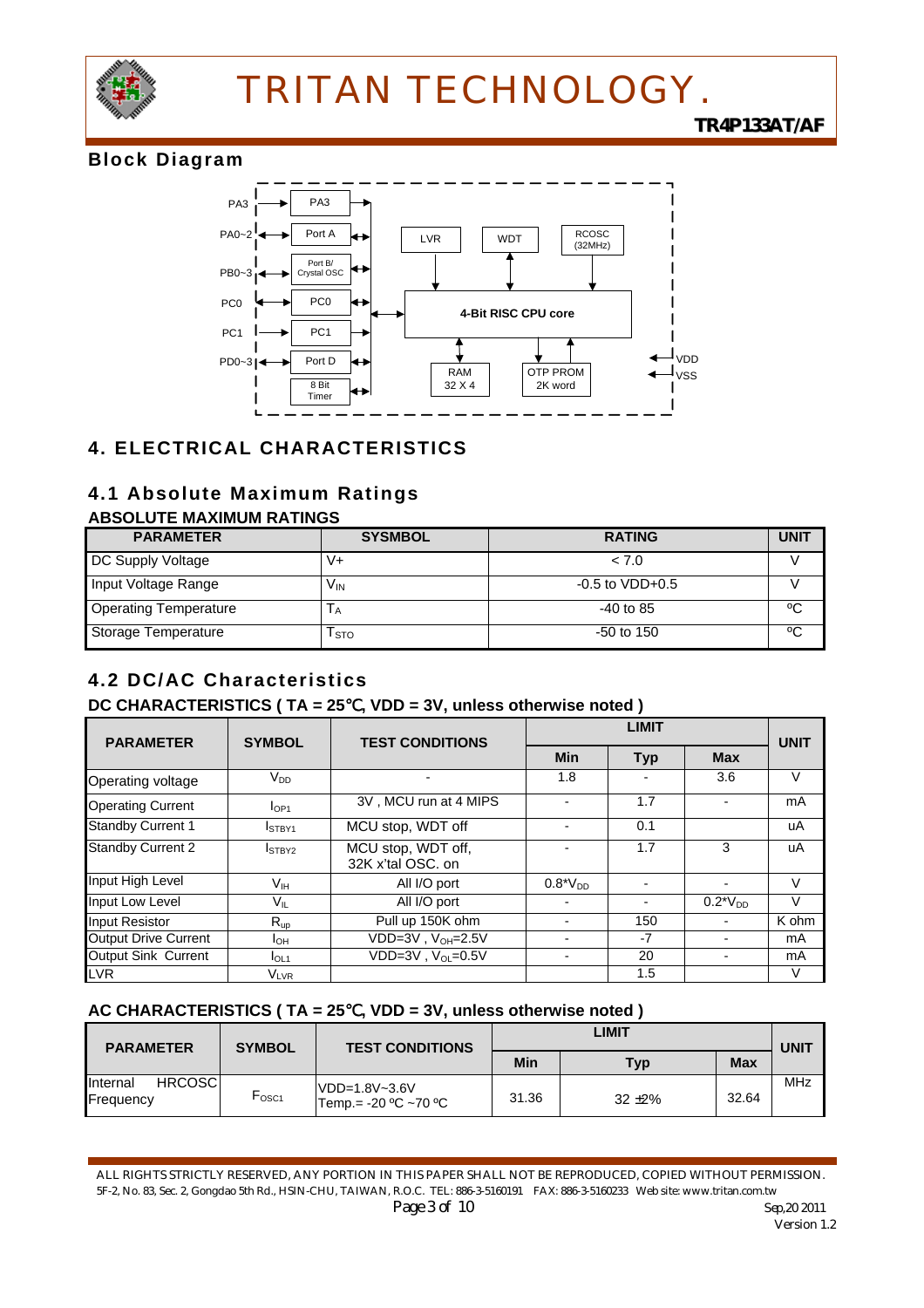

### *TR4P133AT/AF*

| External XTOSC                                          | <b>F</b> <sub>x</sub> TOSC | VDD=1.8V~3.6V                          |     | 1~16MHz or 32KHz                                                                                                                                   |     | M/KHz      |
|---------------------------------------------------------|----------------------------|----------------------------------------|-----|----------------------------------------------------------------------------------------------------------------------------------------------------|-----|------------|
| <b>MCU</b><br>Operation                                 | $F_{MCK1}$                 | VDD=1.8V~3.6V<br>Use HRCOSC            |     | 4/2/1/0.25                                                                                                                                         |     | <b>MHz</b> |
| frequency                                               | $F_{MCK2}$                 | VDD=1.8V~3.6V<br>Use XTOSC             |     | $8 - 0.5$                                                                                                                                          |     | <b>MHz</b> |
| <b>MCU</b><br>Operation<br>voltage                      | $V_{OP}$                   |                                        | 1.8 | 3.0                                                                                                                                                | 3.6 | V          |
| <b>WDT</b> period                                       | <b>TWDT</b>                | VDD=1.8V~3.6V                          |     | If $F_{MCK}=4MHz$<br>$(1)(2^221)/F_{MCK} = 0.524$<br>$(2)(2^22)/F_{MCK} = 1.048$<br>$(3)(2^223)/F_{MCK} = 2.096$<br>$(4)(2^{2}24)/F_{MCK} = 4.192$ |     | Sec        |
| Stable clock delay<br>after power on or<br>system reset | CKstable1                  | ( Note 1)                              |     | $320us +$<br>1024 x $(1/$ F <sub>MCK</sub> $)$<br>( Note 2)                                                                                        |     | <b>us</b>  |
| Stable clock delay<br>after wake up                     | CKstable2                  | System oscillator --HRCOSC<br>(Note 3) |     | 64 х (1/ Fмск)<br>( Note 2)                                                                                                                        |     | <b>us</b>  |
| Stable clock delay<br>after wake up                     | CKstable3                  | System oscillator -- XTOSC<br>Note 4)  |     | 1024 х (1/ Емск)<br>( Note 2)                                                                                                                      |     | us         |

*Note1: The stable clock delay ( CKstable 1 ) is place after first clock output of HRCOSC or external X'tal before user's first instruction, it means the user's program will get more stable clock after power on reset. Note2: FMCK = MCU operating clock FMCK1 or FMCK2.*

*Note3: The stable clock delay ( CKstable 2 ) is place after first clock output of HRCOSC before user's first*  instruction, it means the user's program will get more stable clock after wake up.

*Note4: The stable clock delay ( CKstable 3 ) is place after first clock output of external X'tal before user's first instruction, it means the user's program will get more stable clock after wake up.*

### **5. FUNCTIONAL DESCRIPTION**

This MCU inside TR4P133AT/AF is a high performance process, and operation frequency could be from 0.25 MIPS up to 4MIPS depending on the application.

### **5.1 Program ROM (PROM)**

 TR4P133A series supports two szie OTP PROM, they are TR4P133AT and TR4P133AF. The OTP PROM memory plan is shown below:

| <b>Address</b>  | <b>TR4P133AT (1.6 K OTP PROM)</b>             | TR4P133AF (2 K OTP PROM) |
|-----------------|-----------------------------------------------|--------------------------|
| $ 000h - 0$ FFh |                                               |                          |
| $100h - 1FFh$   |                                               |                          |
| $ 200h - 2FFh $ | User area 1.5K                                | User area 1.5K           |
| .               | (1536 X12 )                                   | (1536 X12)               |
| $500h - 5FFh$   |                                               |                          |
| $600h - 63Fh$   | Reserved area                                 | Reserved area            |
| $640h - 66Fh$   | User Information block(48X12), only for       |                          |
|                 | data storing only, don't use to store program | User area 0.5K           |
| $670h - 7FFh$   | Reserved area                                 | (448X12)                 |

### **5.2 SRAM and I/O Memory Map**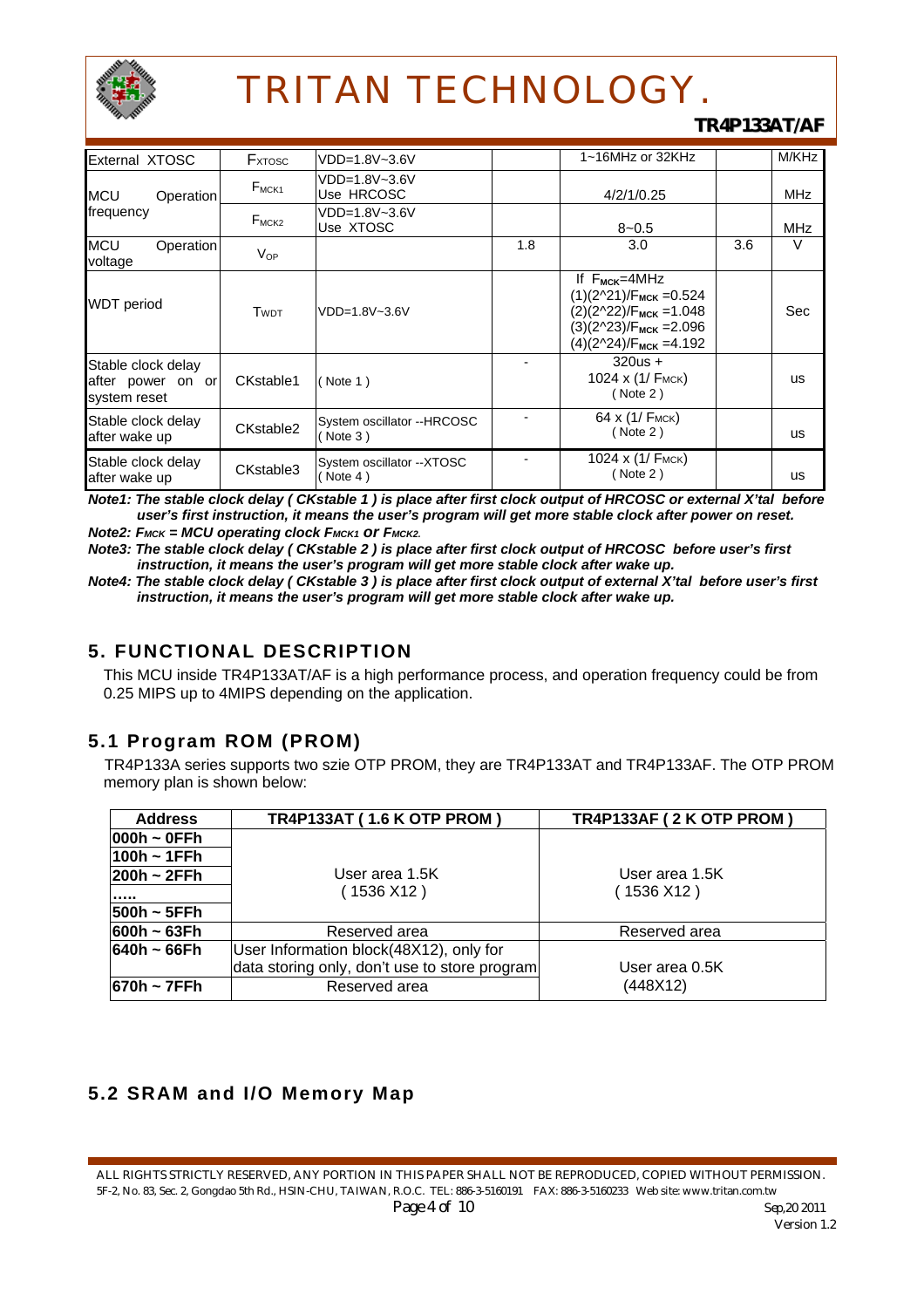

TR4P133AT/AF provided 32 nibbles SRAM on the locations \$20H~\$3FH, these address of SRAM is different from PROM's address.

| Direct Addressing (use MAH) |             | <b>Real SRAM Address</b> | <b>SRAM MAP</b>                           |
|-----------------------------|-------------|--------------------------|-------------------------------------------|
| IMAH=XH                     | IOOH~1FH    |                          | Common I/O port and SFR(special function) |
| l( MAH no effect )          |             |                          | register) register                        |
| $MAH = OH$                  | $20H - 3FH$ | IOOH~1FH                 | <b>IUSER SRAM (32x4)</b>                  |

### **5.3 Halt Mode & Wake up**

The MCU is changed into HALT mode ( MCU clock and HRCOSC stop) when HALT instruction is executed. It provides a power saving mode for those applications requiring a very low stand-by current. The PA0~PA3, PB0~PB3, PD0~PD3, PC0 and PC1 are provided the wake up function when rising edge or falling edge trigger occurred in halt mode. The program counter will be changed to \$004H when HALT instruction executed immediately, and program counter will go to next address after stable time delay (CKstable2/3, see page 4 ) while wake up condition occurred. "System Resetb" signal will release HALT state and execute reset procedure because reset is first priority when in HALT mode, so program counter will be changed from \$004h to \$000h, program counter goes to next address after stable time delay ( CKstable1, see page 4 ). Furthermore, the SRAM will keep their previous data without changed in this mode.

### **5.4 Watch Dog Timer Reset (WDT)**

The watch dog timer (WDT) is used to reset whole chip when detect unexpected execution sequence caused by accident condition, avoiding dead lock of MCU program. This timer can be enabled or disabled by option. WDT will not have any action when WDT disabled. Software shall run an "clear watch dog timer" (write data 5h to register \$1D ) instruction before WDT time out if WDT is enabled. Hardware will generate a reset signal to reset whole system when WDT overflow. The watch dog timer is a simple counter. If the operating frequency of MCU is 4MIPS, it's provided four kinds of time-out period ( 0.524 Sec~4.192 Sec ) by WDTS1 and WDTS0 option, and the clock source uses internal HRCOSC oscillator. WDT can works in NORMAL mode but disabled in HALT mode, because the clock source come from internal HRCOSC oscillator.

### **5.5 Programable 8 bits TIMER1**

The Timer 1 is an 8 bit up timer. The overflow interval can be easy generated by reading the content value of timer 1 and reset values of Timer 1 to 00h by setting TIM1EN=0. The content value of Timer 1 would be readable only by programmer. The interrupt isn't provided in TR4P133 series, using polling TM1FG is the only way to check out the overflow of Timer1.

#### **Use external 32K X'tal oscillator for RTC timer**

The clock source of Timer1 can be optioned by XT32ENB to built a RTC timer, and MCU still run at 0.25MIPS,1 MIPS,2 MIPS or 4 MIPS. If XT32ENB option is enabled, PB0 and PB1 pin must be connected to 32KHz X'tal, it's only a clock source of timer1 for RTC timer, the RTC period can be set by T1DIV1 and T1DIV0 registers as shown in table below:

| $F32K$ = External X'tal 32KHz clock |        |                                   |  |  |
|-------------------------------------|--------|-----------------------------------|--|--|
| T1DIV1                              | T1DIV0 | RTC time period                   |  |  |
| 0                                   | 0      | 1/(F <sub>32K</sub> /32768)=1S    |  |  |
| 0                                   |        | 1/(F <sub>32K</sub> /16384)=0.5S  |  |  |
|                                     | 0      | 1/(F <sub>32K</sub> /128)=3.906ms |  |  |
|                                     |        | 1/(F32K /32)=0.976ms              |  |  |

If TM1EN is set to high, The timer1 overflow flag ( TM1FG) will be set to high when RTC time period overflow, and the RTC timer can be cleared by TM1EN setting to 0 if need. Using polling TM1FG is the only way to check out the overflow of RTC in normal mode, and MCU will be wake up when RTC overflow in halt mode.

ALL RIGHTS STRICTLY RESERVED, ANY PORTION IN THIS PAPER SHALL NOT BE REPRODUCED, COPIED WITHOUT PERMISSION. 5F-2, No. 83, Sec. 2, Gongdao 5th Rd., HSIN-CHU, TAIWAN, R.O.C. TEL: 886-3-5160191 FAX: 886-3-5160233 Web site: www.tritan.com.tw *Page 5 of 10 Sep,20 2011*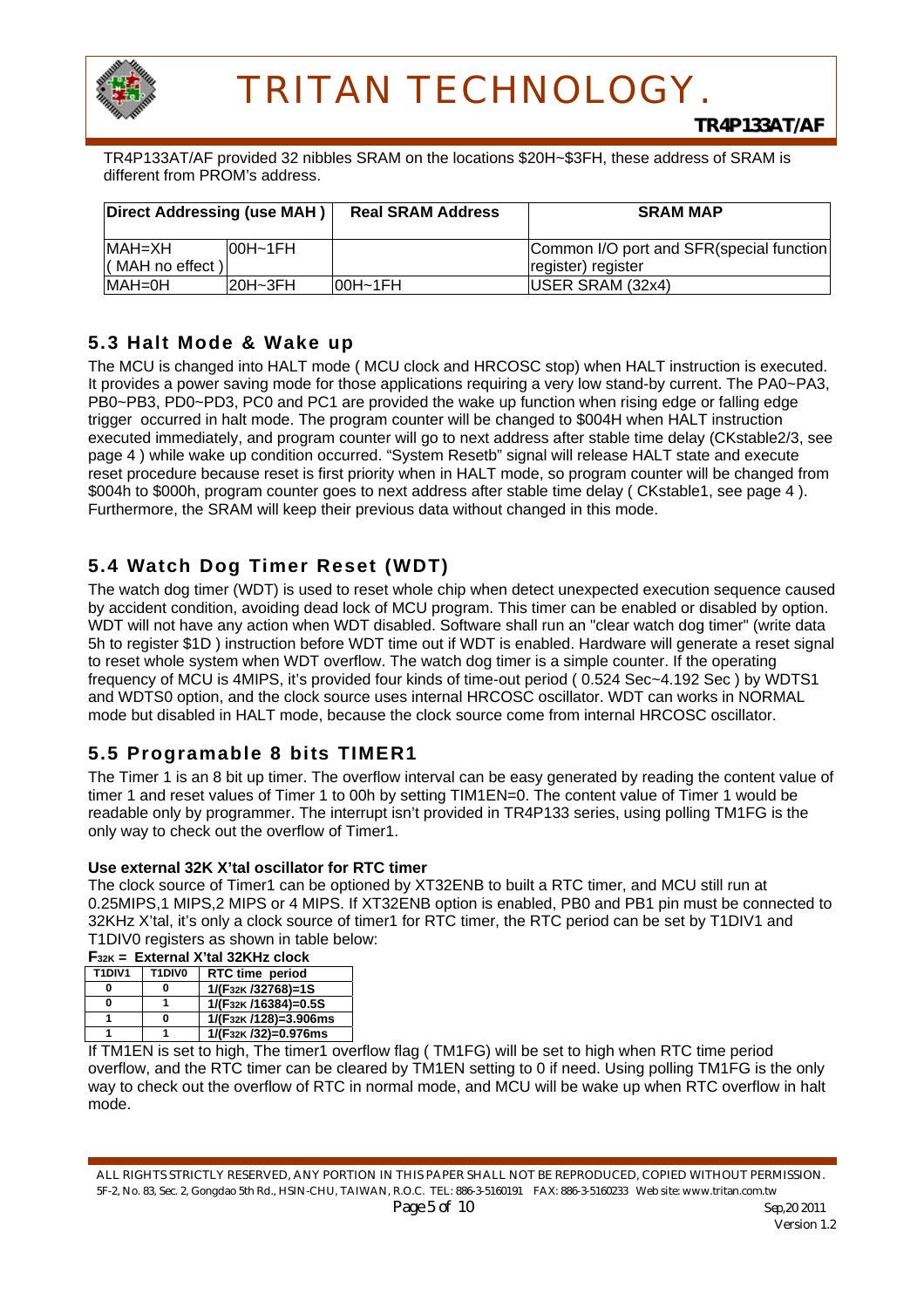

### **5.6 Reset**

The "system resetb" signal is combined with four signals, they are power on reset, low voltage reset (LVR), external RSTB pin and WDT overflow reset. A dedicated RSTB pin is provided to reset this chip by external. For normal operation of this chip, a good RSTB is needed. This pin provided built-in 150K ohm pull up resistor. The MCU will go back to NORMAL mode when RSTB occurred in HALT mode.

### **5.7 Low Voltage Reset**

When VDD power is applied to the chip, the low voltage RSTB default is enabled initially, it will be disabled when in halt mode. The internal system RSTB will be generated if VDD power below about VLVR(1.5V).

### **5.7 System Clock Oscillator**

The TR4P133AT/AF is provided internal high speed RC oscillator (HRCOSC) and external X'tal oscillator or ceramic resonator (XTOSC) for many application requirements.

Condition VDD=1.8V~3.6V

| <b>TYPE</b>                                                                                     | <b>OSC frequency</b>      | MCU clock (FMCK)                                                                           |
|-------------------------------------------------------------------------------------------------|---------------------------|--------------------------------------------------------------------------------------------|
|                                                                                                 | $(1)$ 32MHz $\pm$ 2%      |                                                                                            |
| <b>HRCOSC</b><br>(2) 32MHz -15%~+15%<br>by PB0/OSCADJ pin serial<br>with resistor to VDD or VSS |                           | FHRCOSC / 8 / 16 / 32 / 128<br>MCU run at 4 MIPS/2 MIPS / 1 MIPS / 0.25MIPS                |
|                                                                                                 | (3) 32KHz crystal for RTC |                                                                                            |
| <b>XTOSC</b>                                                                                    | 1MHz~16MHz crystal        | Fxтosc / 2 /4 /8 /16<br>if use 4MHz crystal<br>MCU run at 2MIPS/1MIPS / 0.5MIPS / 0.25MIPS |

### **5.9 I/O Port**

This chip provided total 12 I/O ports, they are bi-direction I/O port PA0~PA2, PB0~PB3, PD0~PD3 and PC0, the I/O ports provided with input and output direction controlled by IOC\_PA, IOC\_PB, IOC\_PD and IOCPC0, and all I/O also provided wake up and pull up resistor function by control register.

### **5.9.1 Port A /Port B (input/output)**

The Port A and Port B are 4-bit I/O port except PA3 is an input port. They can be bit programmable setting as input port or output port. In output mode, the data can be written out to external pin by DATA\_PA OR DATA\_PB register, and reading this output port will get data from DATA\_PA or DATA\_PB register. Pull-up resistor (150K ohm) will be disabled when output mode is selected.

In input mode, Port A and Port B data can be read from external pin by reading DATA\_PA or DATA\_PB register, and they are provided pull-up resistor 150K or not by PAPU, PBPU registers.

In addition, each pin of Port A and Port B also can be with wake up function by using register PAWK or PBWK setting to 1. In HALT mode, If Port A or Port B with wake up enabled by these registers, any edge trigger (rising or falling) occurred on Port A or Port B will wake up system and turn on HRCOSC or XTOSC oscillator, and the program counter of MCU will jump to the address 04H, running the wake up sub-routing program.

PA3 is an input pin only, provided with pull up 150K ohm and edge wake up function. It's shared with external reset pin (RSTB) pin by option, and VPP pin.

PB0 is shared with XOUT/OSCADJ by option and PB1 is shared with XIN pin by option. These XIN and XOUT PIN can be connected to external X'tal to replace internal oscillator HRCOSC. Once XTENB option is enabled, the pull up control registers and I/O direction registers of these PINs will be disabled by hardware automatically.

ALL RIGHTS STRICTLY RESERVED, ANY PORTION IN THIS PAPER SHALL NOT BE REPRODUCED, COPIED WITHOUT PERMISSION. 5F-2, No. 83, Sec. 2, Gongdao 5th Rd., HSIN-CHU, TAIWAN, R.O.C. TEL: 886-3-5160191 FAX: 886-3-5160233 Web site: www.tritan.com.tw *Page 6 of 10 Sep,20 2011*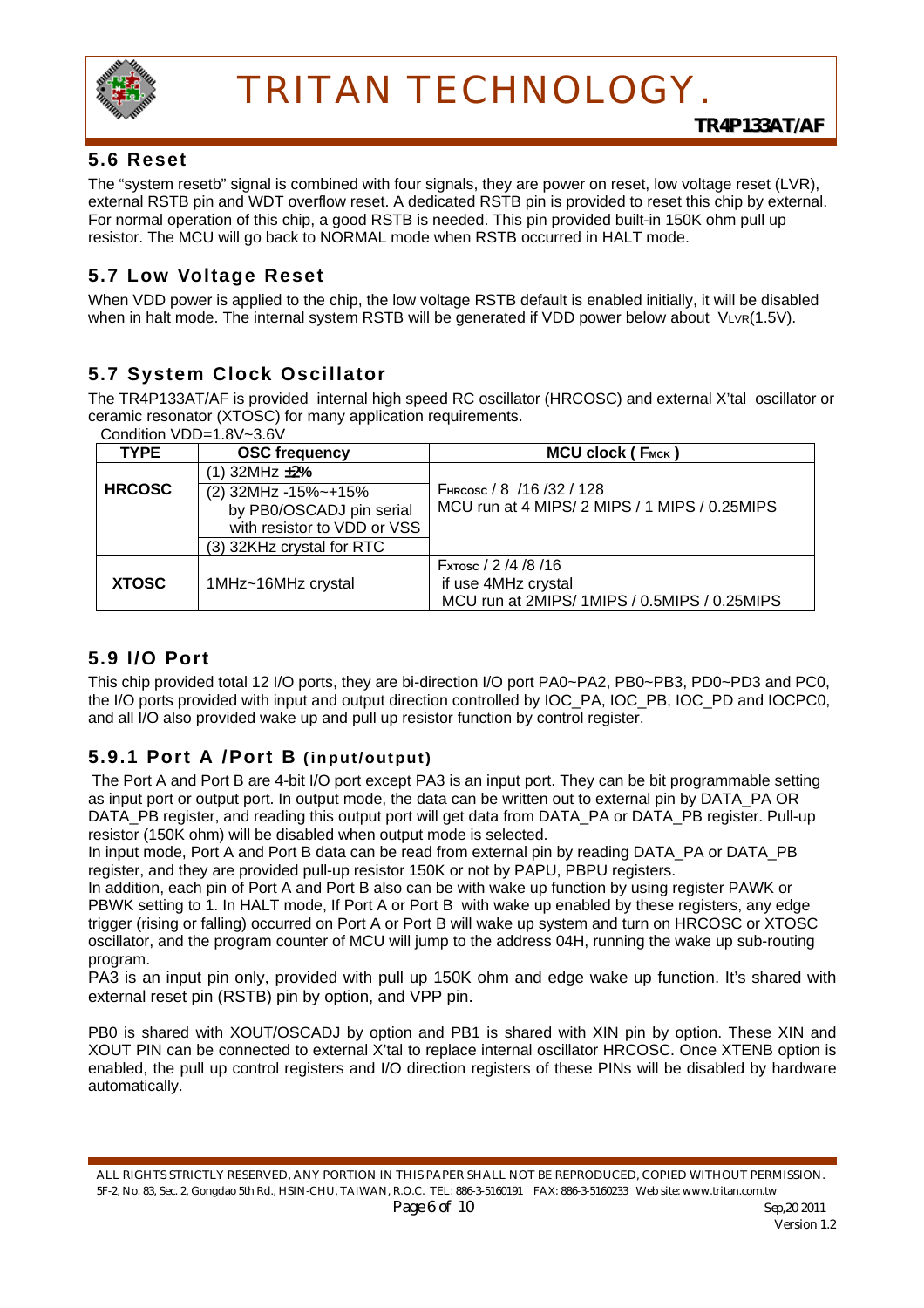

### **5.9.2 Port C (output)**

PC0 is an bi-direction I/O port and it can be set as input port or output port by IOCPC0 register. In addition, it also provided edge trigger (rising or falling) wake up function and pull up resistor. PC1 is an input port, it also provided edge trigger (rising or falling) wake up function and pull up resistor.

### **5.9.3 Port D (input/output)**

Whether all 4 bits of the Port D is input or output port depends on IOC\_PD control register.

Port D also provided edge trigger (rising or falling) wake up and pull up resistor 150K, function just like Port A or Port B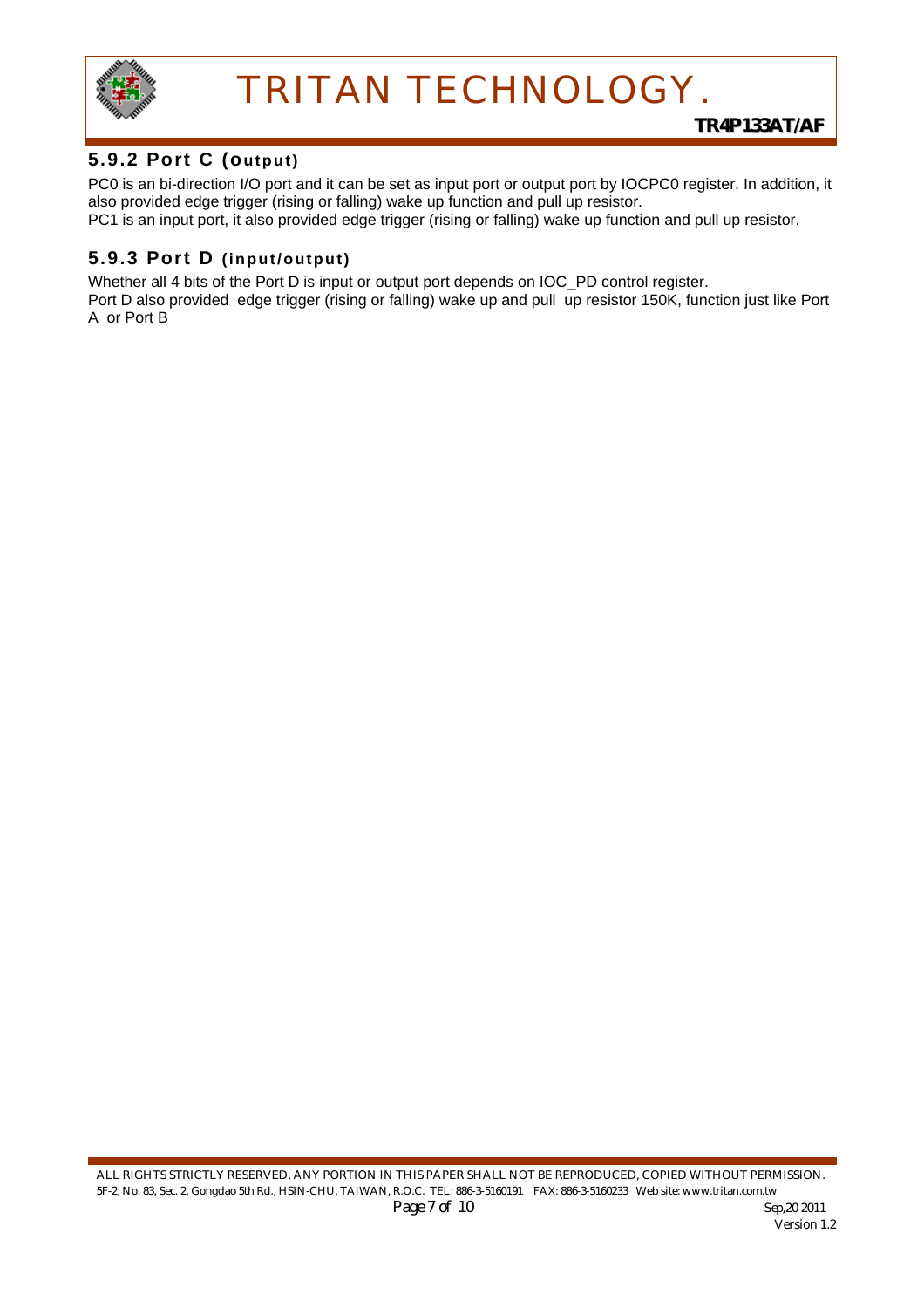

### **6. Application Circuit**



*Note : Substrate must be connected to VSS.*



*Note : Substrate must be connected to VSS.*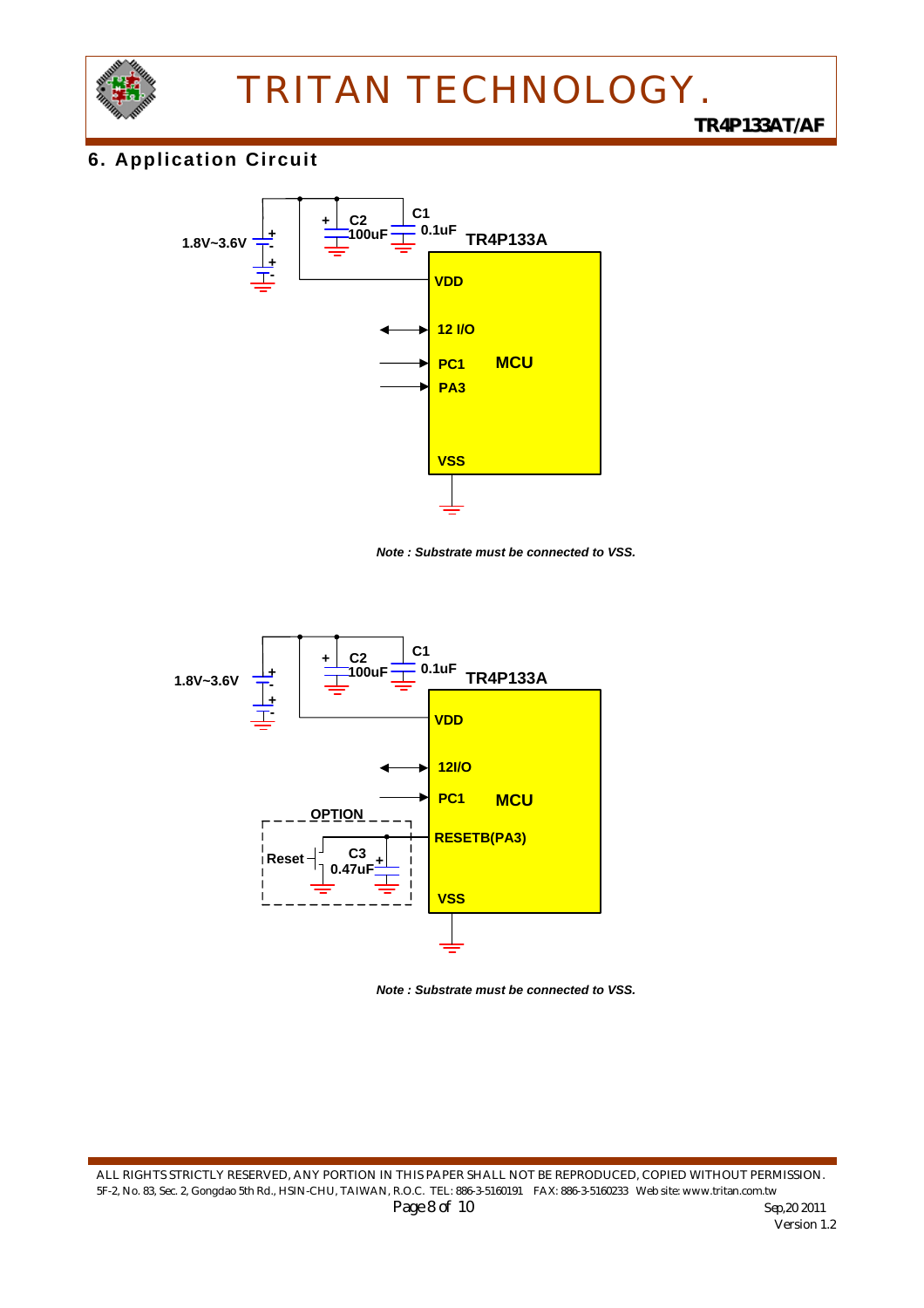





ALL RIGHTS STRICTLY RESERVED, ANY PORTION IN THIS PAPER SHALL NOT BE REPRODUCED, COPIED WITHOUT PERMISSION. 5F-2, No. 83, Sec. 2, Gongdao 5th Rd., HSIN-CHU, TAIWAN, R.O.C. TEL: 886-3-5160191 FAX: 886-3-5160233 Web site: www.tritan.com.tw *Page 9 of 10* Sep,20 2011